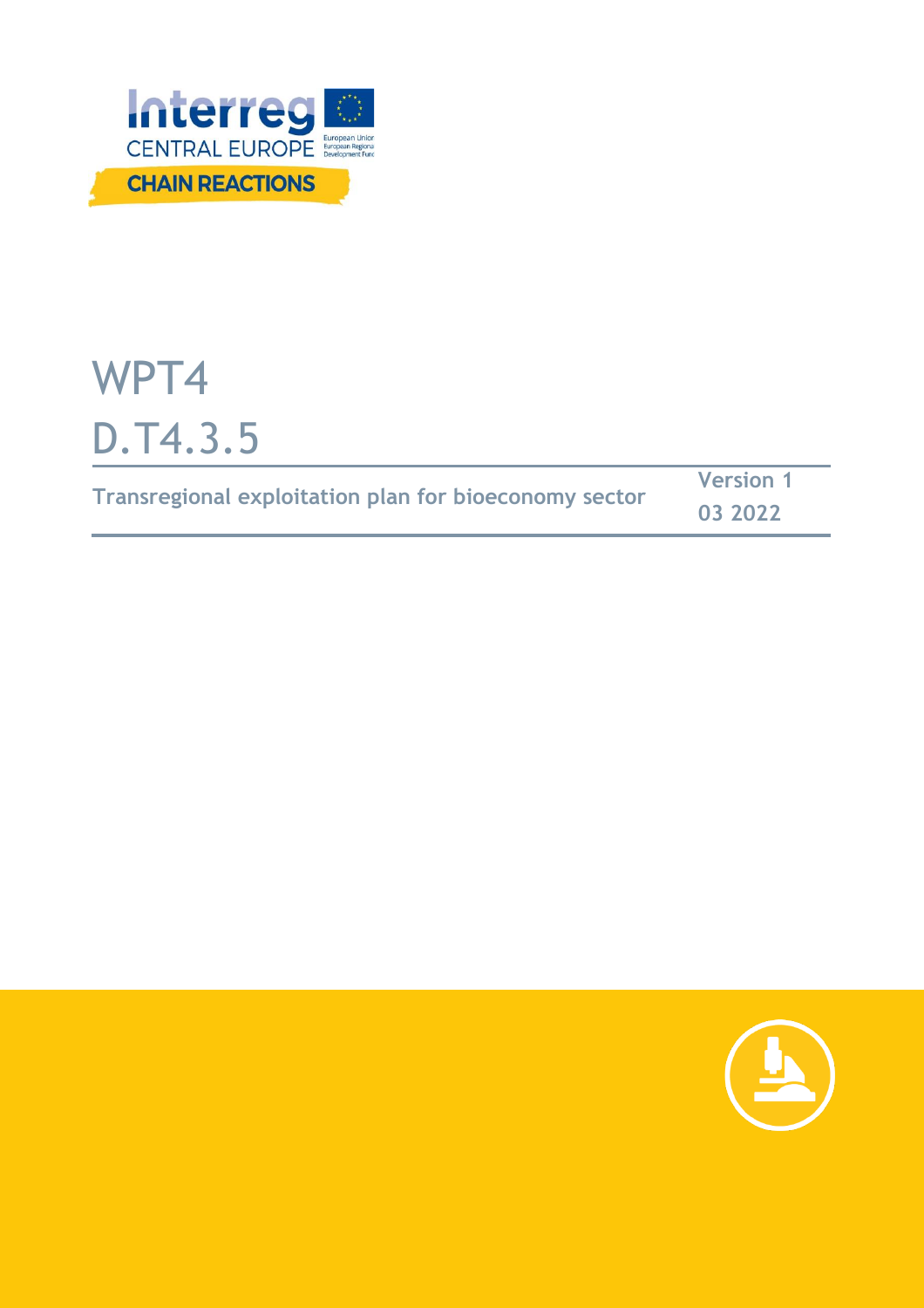



| <b>Project information</b>               |                                                                   |  |  |
|------------------------------------------|-------------------------------------------------------------------|--|--|
| Project Index Number:                    | CE1519                                                            |  |  |
| Project Acronym:                         | <b>CHAIN REACTIONS</b>                                            |  |  |
| Project Title:                           | Driving smart industrial growth through value chain innovation    |  |  |
| Website:                                 | https://www.interreg-central.eu/Content.Node/CHAIN-REACTIONS.html |  |  |
| Start Date of the Project:               | 01.04.2019                                                        |  |  |
| Duration:                                | 36 Months                                                         |  |  |
| <b>Document Control page</b>             |                                                                   |  |  |
| Deliverable Title (overall):             | D.T4.3.1-5: Transregional exploitation plans                      |  |  |
| Deliverable Title<br>(target sector):    | D.T4.3.5 - Transregional exploitation plan for bioeconomy sector  |  |  |
| Lead Contractor of the De-<br>liverable: | PP2 - Styrian Technology Park                                     |  |  |
| Responsible PP duo:                      | PP9 - Bioeconomy Cluster                                          |  |  |
|                                          | PP7 - Wroclaw Technology Park                                     |  |  |
| Authors:                                 | PP9 - Bioeconomy Cluster                                          |  |  |
|                                          | PP7 - Wroclaw Technology Park                                     |  |  |
| <b>Contractual Delivery Date:</b>        | 31.12.2021                                                        |  |  |
| <b>Actual Delivery Date:</b>             | 24.03.2022                                                        |  |  |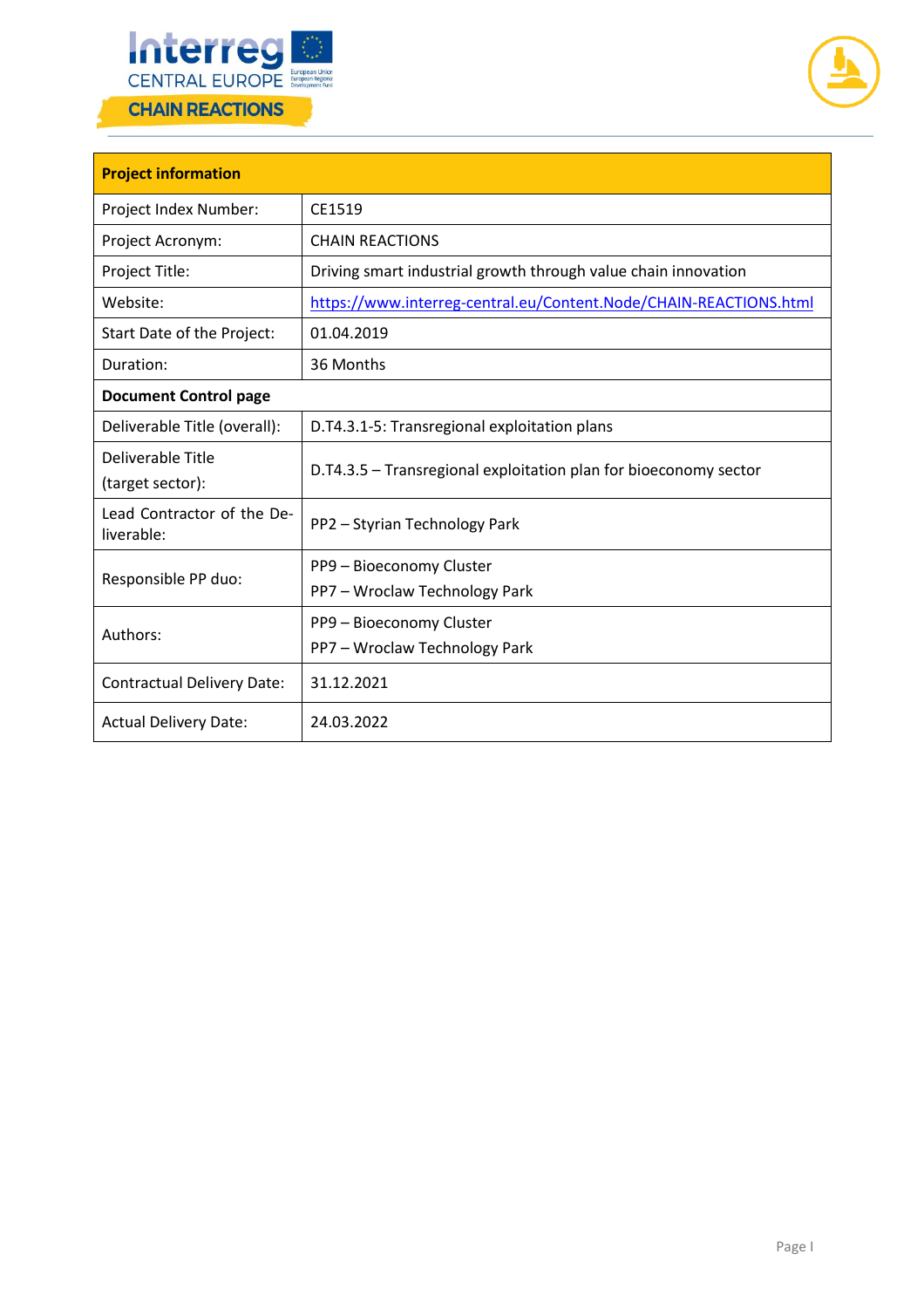



# **Table of content**

# **Abbreviations**

- BEC Bioeconomy Cluster
- DIH Digital Innovation Hub
- EDIH European Digital Innovation Hub
- IGA Innovation and Growth Alliance
- TIA Transnational Innovation Activities
- TIIA Transnational industrial innovation Agenda
- TEP Transnational Exploitation Plan
- WTP Wroclaw Technology Park S.A.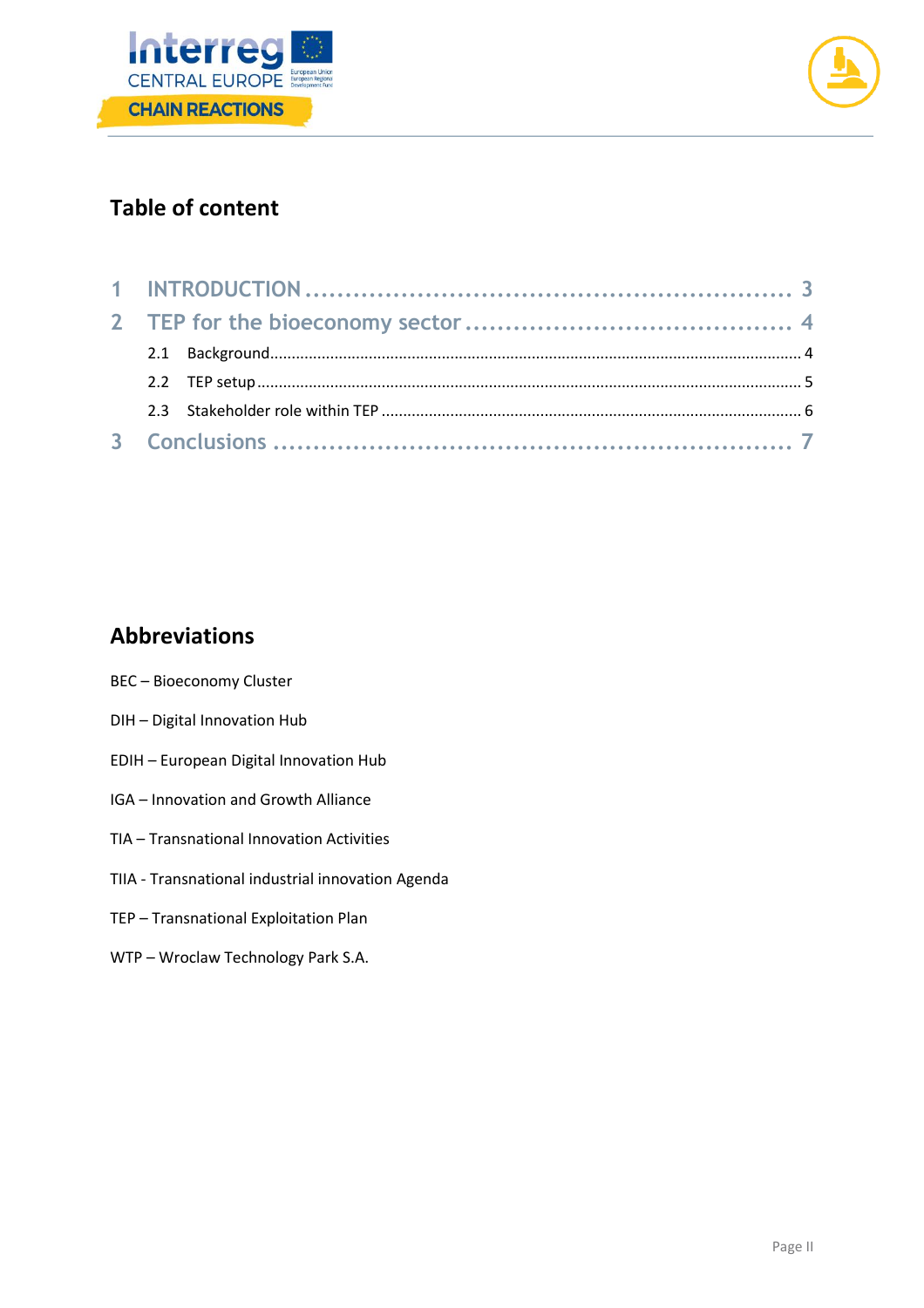



## <span id="page-3-0"></span>**1 INTRODUCTION**

CHAIN REACTIONS project addresses the challenge for industrial regions not benefitting from innovation activities from large leading corporations to increase regional capacity to absorb new knowledge and turn it into competitiveness edge and business value. There is a strong need to help SMEs to overcome capacity shortages for innovation and integration into transnational value chains. The project aims at empowering regional ecosystems with the knowledge and tools to help businesses overcome those barriers and generate sustained growth through value chain innovation.

In order to create transnational open spaces for collaboration (e. g. value chain based) the activities for Building open collaboration spaces for transnational RIS3 implementation (WPT4), will be based on previous project activities, mostly IGAs established in each of the target regions (O.T2.1) and Value chain innovation models and instruments implemented in each target region as a driver to S3 (O.T3.2).

More specifically, the activities for preparation of **Thematic transnational exploitation plans and open collaboration spaces** (O.T4.3) will be based on **Thematic industrial innovation roadmaps** (O.T4.1), which have been developed in each of the selected industrial sectors by transnational networks of relevant innovations stakeholders will be established and build on identified technological and societal trends of potential innovative developments (technologies, processes, business models and their interactions) and **Thematic innovation agendas** (O.T4.2).

For the purpose of setting up Thematic transnational exploitation plans and open collaboration spaces two activities will take place:

- A.T4.3.1-5: Transregional exploitation plan (TEP) for each of the 5 identified sectors
- A.T4.3.6-10 Transnational open space (TOS) for each of the 5 identified sectors

Overall, the thematic innovation agendas are one of the three outputs within the WPT4, linking the identified potential with plans for transnational exploitation:

- O.T4.1 Thematic industrial innovation roadmaps;
- O.T4.2 Thematic innovation agendas;
- **O.T4.3 Thematic transnational exploitation plans and open collaboration spaces.**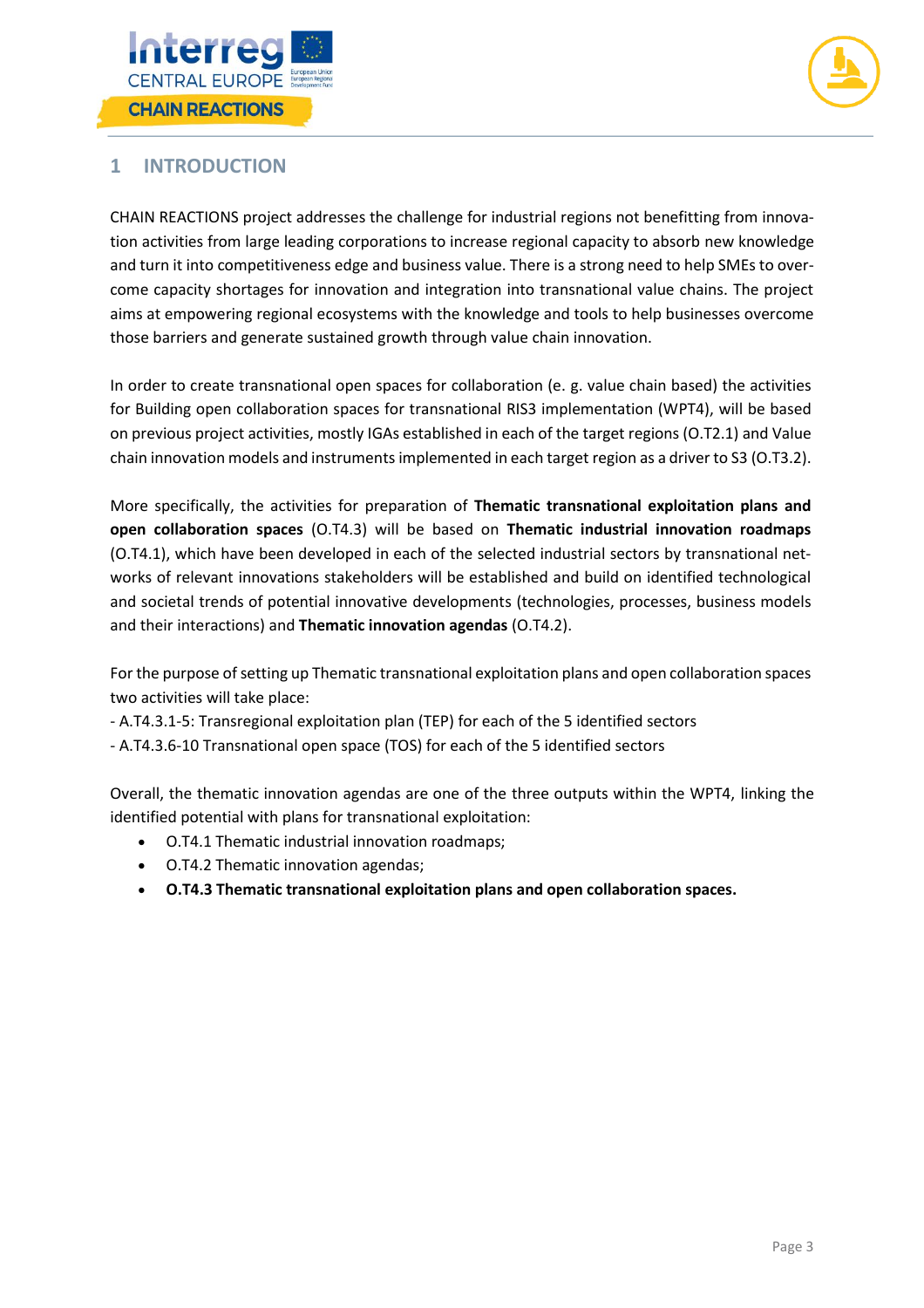



#### <span id="page-4-0"></span>**2 TEP for the bioeconomy sector**

#### <span id="page-4-1"></span>**2.1 Background**

The TEP is based on the previous project activities:

- D.T4.1.6 Transnational industrial innovation roadmap workshop,
- D.T4.1.11 Transnational industrial innovation roadmap for the bioeconomy sector,
- D.T4.2.2 Transnational innovation agenda workshop 2,
- D.T4.2.7 Transnational industrial innovation agenda for the bioeconomy sector.

The Transnational Industrial Innovation Agenda (TIIA) for the bioeconomy, is aiming to set the basis for the smooth digital transformation of agri-food SMEs in Slovakia and to ensure continuous transfer of knowledge on technological opportunities at transnational level.

One of the key activities in this respect is related to the establishment of DIH in agri-food in Slovakia. This was designed as a follow-up activity of other projects, where BEC had been involved and started its efforts in establishing a DIH. These activities were upgraded by CHAIN REACTIONS, where several transnational exchanges with project partners took place and moved forward the idea of DIH in agrifood.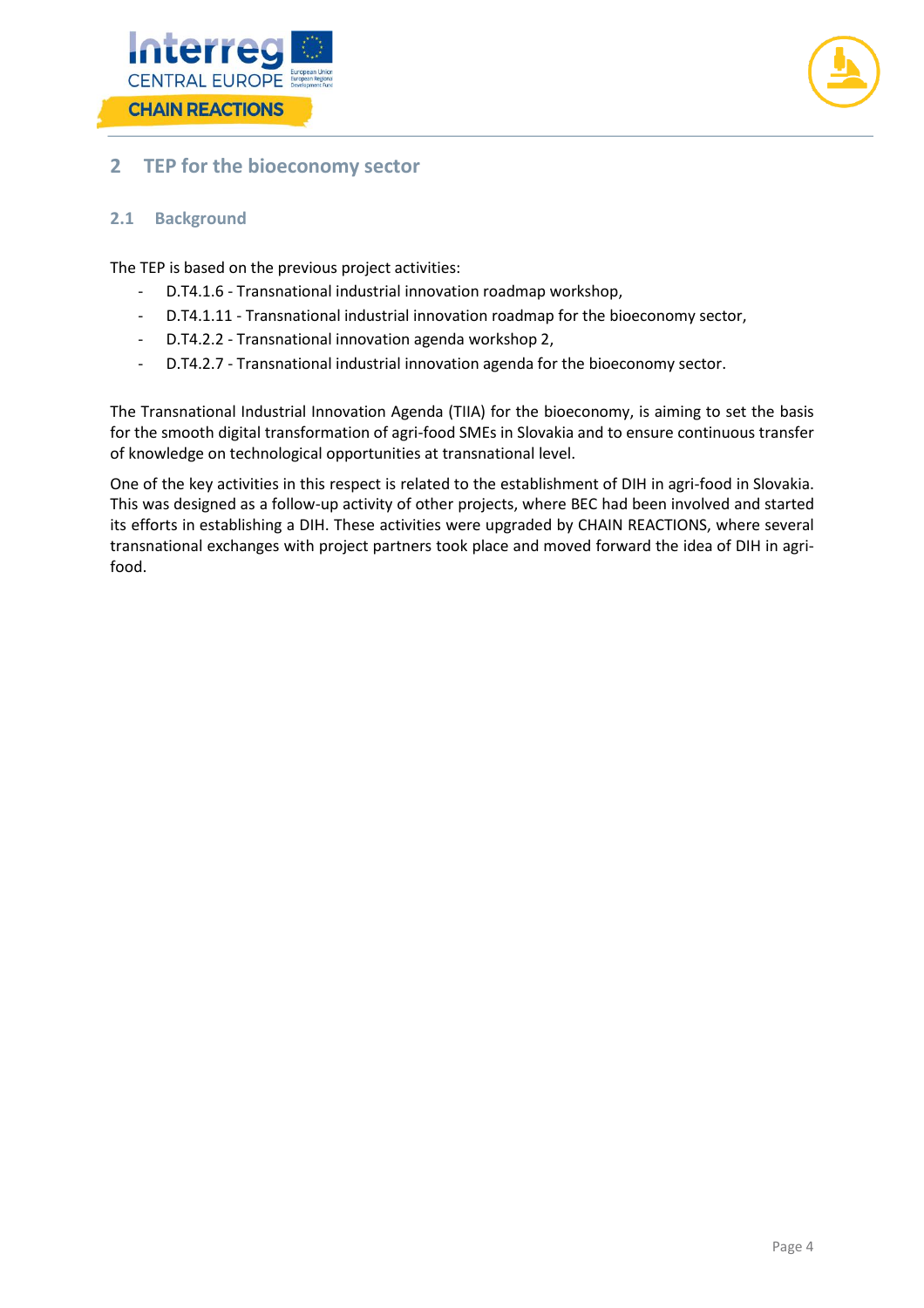



## <span id="page-5-0"></span>**2.2 TEP setup**

Transregional exploitation plan for the bioeconomy sector, based on the TIIA of the Nitra region (Slovaki) and Wroclaw region (Poland):

| Transnational industrial innovation agenda for the bioeconomy<br>sector |             |                        |                                                          |                           |                                  |                                                                                                                                                             |
|-------------------------------------------------------------------------|-------------|------------------------|----------------------------------------------------------|---------------------------|----------------------------------|-------------------------------------------------------------------------------------------------------------------------------------------------------------|
| <b>Name of</b><br><b>TIA</b>                                            | Timeframe   | Partners in-<br>volved | Expected<br>impact                                       | <b>Estimated</b><br>costs | Source of<br>founding            | Transna-<br>tional<br>stake-<br>holders                                                                                                                     |
| Digital tran-<br>sition of the<br>agri-food<br>sector in<br>Slovakia    | 2021 - 2025 | PP9 BEC<br>PP7 WTP     | Digital<br>transfor-<br>mation of<br>agri-food<br>sector | 5 000 000€                | $ESIF + pri-$<br>vate<br>sources | Slovak<br>University<br>of Agricul-<br>ture in Ni-<br>tra, Na-<br>tional Ag-<br>ricultural<br>and Food<br>Centre,<br>WTP/EDIH<br>Wrocław,<br><b>Balluff</b> |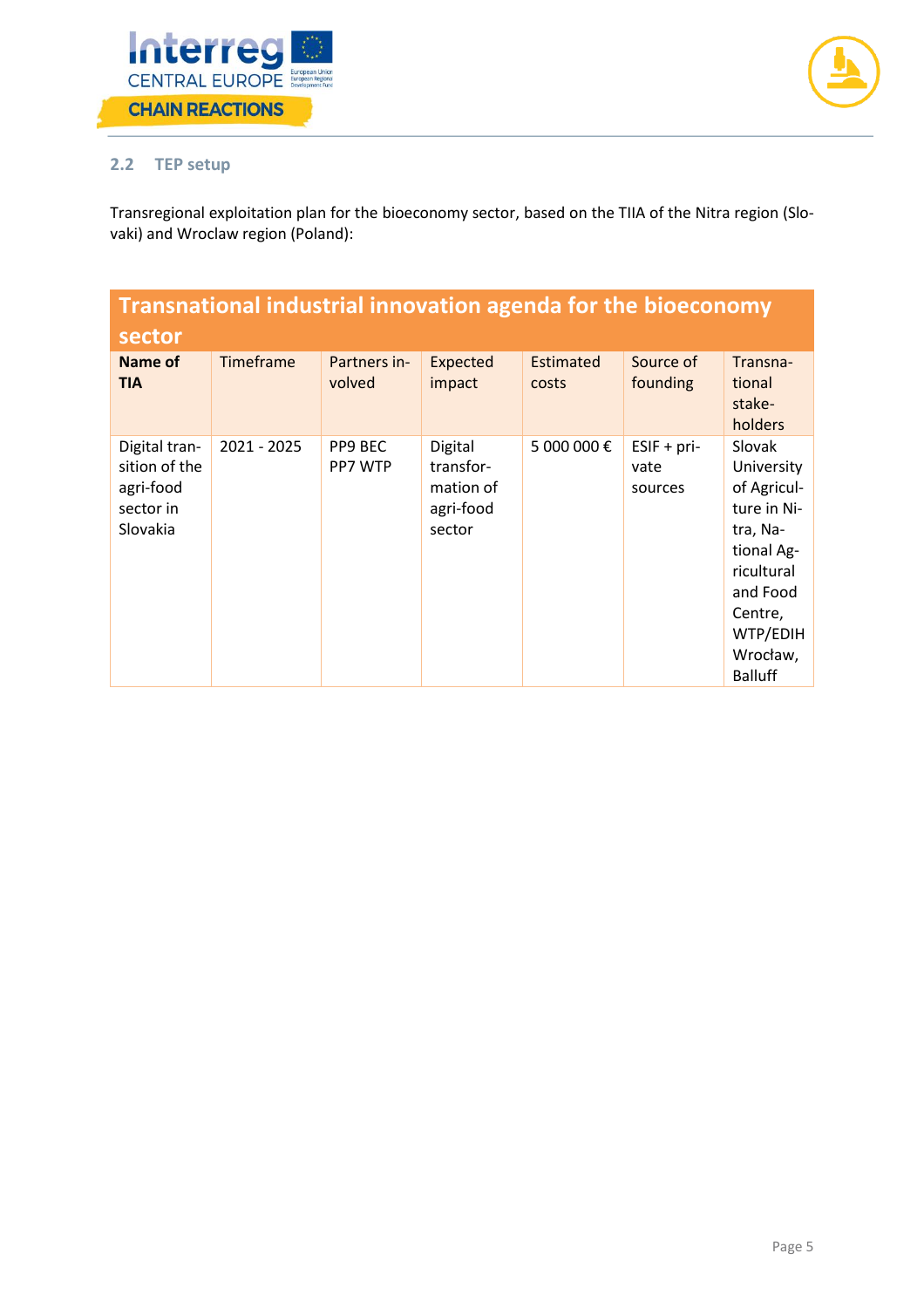



#### <span id="page-6-0"></span>**2.3 Stakeholder role within TEP**

The following stakeholders of Nitra region and Wroclaw region will be responsible for the implementation of the TEP.

| <b>Stakeholder</b>                                                  | <b>Region</b> | <b>Role within TEP</b>                                                                                                                                                                                                                                                                                                                                                                                                                                                                |
|---------------------------------------------------------------------|---------------|---------------------------------------------------------------------------------------------------------------------------------------------------------------------------------------------------------------------------------------------------------------------------------------------------------------------------------------------------------------------------------------------------------------------------------------------------------------------------------------|
| <b>Slovak Uni-</b><br>versity of<br><b>Agriculture</b><br>in Nitra  | <b>Nitra</b>  | One of the key partners in DIH consortium acting as a provider of<br>expertise and infrastructure. The structures existing within the uni-<br>versity will be also used for the activities of DIH (e.g. Research Cen-<br>tre AgroBioTech, EIT Food Hub, Food Incubator, etc.).                                                                                                                                                                                                        |
| <b>National</b><br><b>Agricultural</b><br>and Food<br><b>Centre</b> | Nitra         | Partner in DIH consortium, provider of decision support tools for<br>agri-food stakeholders.                                                                                                                                                                                                                                                                                                                                                                                          |
| <b>WTP/EDIH</b><br><b>Wrocław</b>                                   | Wroclaw       | Knowledge transfer partner supporting BEC in the process of de-<br>signing and establishing DIH in agri-food and cooperation at EDIH<br>Wroclaw. WTP will also facilitate access to its technological line,<br>which can be used mainly in the life science industry, in particular<br>in the food industry, dietary supplements and bioactive substances.<br>It operates in the concept of the sharing economy and thus creates<br>potential for use by interested Slovak companies. |
| <b>Balluff</b>                                                      | Transregional | Technology provider focused on identification and transfer of op-<br>portunities provided by Industry 4.0 in the agri-food industry.                                                                                                                                                                                                                                                                                                                                                  |